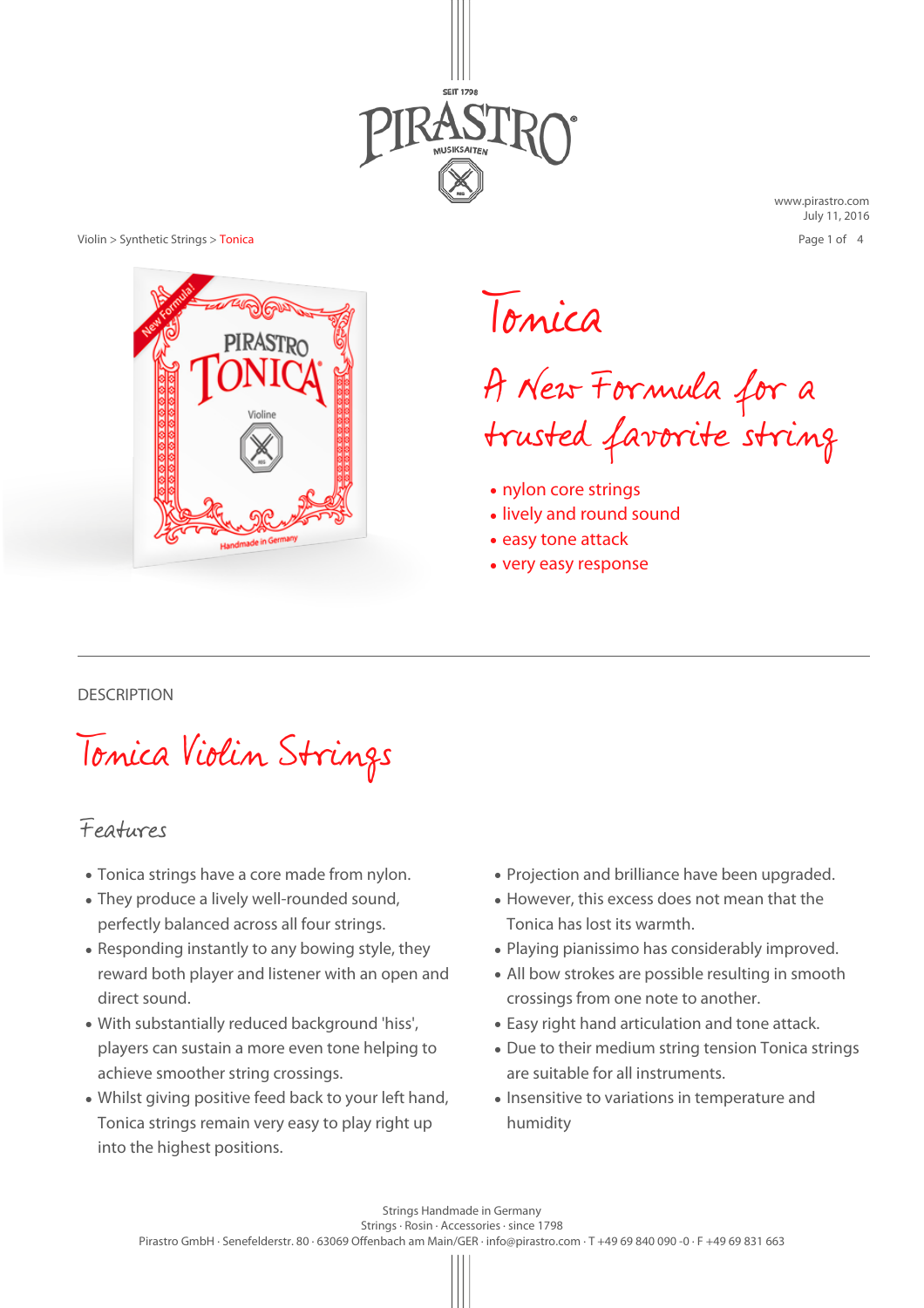

[www.pirastro.com](http://www.pirastro.com/public_pirastro/pages/en/) July 11, 2016 Page 2 of 4

- The standard set contains: E-Silvery Steel, A-aluminum, D- and G-silver.
- The Set E-Gold Label contains: E-Gold Label medium, A-, D- & G-Tonica medium. Only available with ball-end. Rich overtones and strong round sound.
- The set E-Aluminum contains: E-steel wound with aluminum, A-aluminum, Dand G-silver.

Only available in medium gauge.

Gauges Sizes

- 4/4 in soft, medium and strong
- straight strings only in medium

# Set Variations

- $\bullet$  E-steel wound with aluminum warmer sound
- D-aluminum warmer sound

- $4/4$
- $3/4 1/2$
- $1/4 1/8$
- $1/16 1/32$

Packaging

● envelope

● straight

**OPTIONS** 

| TON | <b>ITEM DESCRIPTION</b>                   | <b>SIZE</b> | PFG FND | TAILPIECE END | ART.NO. |
|-----|-------------------------------------------|-------------|---------|---------------|---------|
| E   | <b>Ball Silvery Steel Weich Envelope</b>  | 4/4         |         |               | 312711  |
| E   | <b>Ball Silvery Steel Mittel Envelope</b> | 4/4         |         |               | 312721  |
| E   | <b>Ball Silvery Steel Stark Envelope</b>  | 4/4         |         |               | 312731  |

Strings Handmade in Germany

Strings · Rosin · Accessories · since 1798

Pirastro GmbH · Senefelderstr. 80 · 63069 Offenbach am Main/GER · info@pirastro.com · T +49 69 840 090 -0 · F +49 69 831 663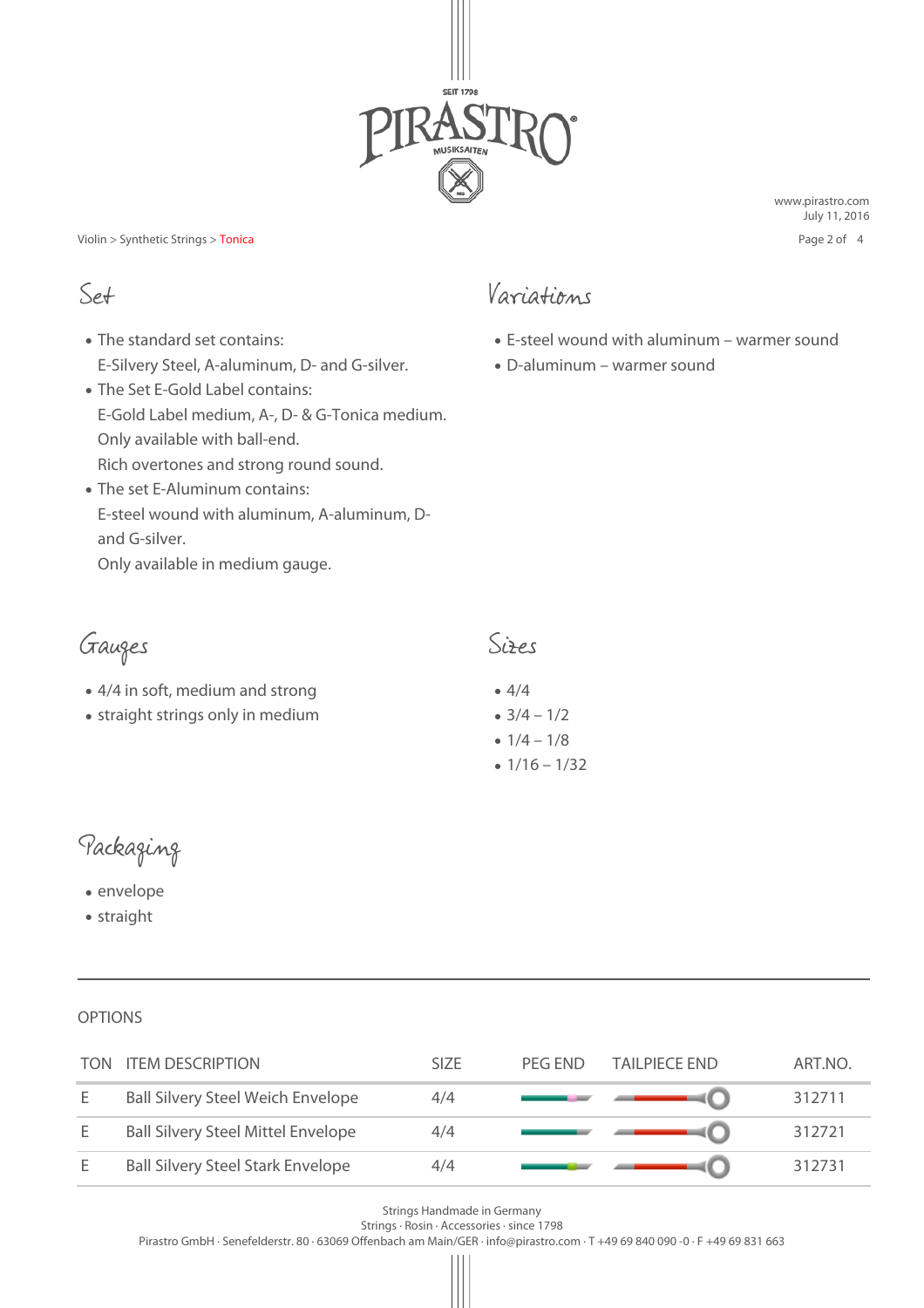

[www.pirastro.com](http://www.pirastro.com/public_pirastro/pages/en/) July 11, 2016 Page 3 of 4

| <b>TON</b> | <b>ITEM DESCRIPTION</b>                    | SIZE | <b>PEG END</b> | <b>TAILPIECE END</b>                                                                                                                                                                                                                                                                                                     | ART.NO. |
|------------|--------------------------------------------|------|----------------|--------------------------------------------------------------------------------------------------------------------------------------------------------------------------------------------------------------------------------------------------------------------------------------------------------------------------|---------|
| Ε          | Loop Silvery Steel Weich Envelope          | 4/4  |                |                                                                                                                                                                                                                                                                                                                          | 312811  |
| Е          | Loop Silvery Steel Mittel Envelope         | 4/4  |                |                                                                                                                                                                                                                                                                                                                          | 312821  |
| Е          | Loop Silvery Steel Stark Envelope          | 4/4  |                |                                                                                                                                                                                                                                                                                                                          | 312831  |
| A          | Synthetic/Aluminum Weich Envelope          | 4/4  |                | $-$                                                                                                                                                                                                                                                                                                                      | 412211  |
| A          | Synthetic/Aluminum Mittel Envelope         | 4/4  |                | $ \cdots$                                                                                                                                                                                                                                                                                                                | 412221  |
| A          | Synthetic/Aluminum Mittel Straight         | 4/4  |                |                                                                                                                                                                                                                                                                                                                          | 412222  |
| A          | Synthetic/Aluminum Stark Envelope          | 4/4  |                | $-$                                                                                                                                                                                                                                                                                                                      | 412231  |
| D          | Synthetic/Silver Weich Envelope            | 4/4  |                | $ \cdots$                                                                                                                                                                                                                                                                                                                | 412811  |
| D          | Synthetic/Silver Mittel Envelope           | 4/4  |                | $ \mathbf{m}\mathbf{u}$                                                                                                                                                                                                                                                                                                  | 412821  |
| D          | Synthetic/Silver Mittel Straight           | 4/4  |                | $-$                                                                                                                                                                                                                                                                                                                      | 412822  |
| D          | Synthetic/Silver Stark Envelope            | 4/4  |                | $ \mathbf{u}$ $\mathbf{u}$ $\mathbf{u}$ $\mathbf{u}$ $\mathbf{u}$ $\mathbf{u}$ $\mathbf{u}$ $\mathbf{u}$ $\mathbf{u}$ $\mathbf{u}$ $\mathbf{u}$ $\mathbf{u}$ $\mathbf{u}$ $\mathbf{u}$ $\mathbf{u}$ $\mathbf{u}$ $\mathbf{u}$ $\mathbf{u}$ $\mathbf{u}$ $\mathbf{u}$ $\mathbf{u}$ $\mathbf{u}$ $\mathbf{u}$ $\mathbf{u}$ | 412831  |
| G          | Synthetic/Silver Weich Envelope            | 4/4  |                | $ \cdots$                                                                                                                                                                                                                                                                                                                | 412411  |
| G          | Synthetic/Silver Mittel Envelope           | 4/4  |                | — WWW                                                                                                                                                                                                                                                                                                                    | 412421  |
| G          | Synthetic/Silver Mittel Straight           | 4/4  |                | $ \blacksquare$                                                                                                                                                                                                                                                                                                          | 412422  |
| G          | Synthetic/Silver Stark Envelope            | 4/4  |                | $-$ mmu $-$                                                                                                                                                                                                                                                                                                              | 412431  |
| <b>SET</b> | E-Ball Weich Envelope                      | 4/4  |                |                                                                                                                                                                                                                                                                                                                          | 412011  |
| <b>SET</b> | <b>E-Ball Mittel Envelope</b>              | 4/4  |                |                                                                                                                                                                                                                                                                                                                          | 412021  |
| <b>SET</b> | E-Ball Mittel Straight                     | 4/4  |                |                                                                                                                                                                                                                                                                                                                          | 412022  |
| <b>SET</b> | <b>E-Ball Stark Envelope</b>               | 4/4  |                |                                                                                                                                                                                                                                                                                                                          | 412031  |
| <b>SET</b> | E-Loop Weich Envelope                      | 4/4  |                |                                                                                                                                                                                                                                                                                                                          | 412015  |
| <b>SET</b> | E-Loop Mittel Envelope                     | 4/4  |                |                                                                                                                                                                                                                                                                                                                          | 412025  |
| <b>SET</b> | E-Loop Mittel Straight                     | 4/4  |                |                                                                                                                                                                                                                                                                                                                          | 412026  |
| <b>SET</b> | E-Loop Stark Envelope                      | 4/4  |                |                                                                                                                                                                                                                                                                                                                          | 412035  |
| <b>SET</b> | E-Gold Label Ball Mittel Envelope          | 4/4  |                |                                                                                                                                                                                                                                                                                                                          | 412027  |
| Е          | <b>Ball Steel/Aluminum Weich Envelope</b>  | 4/4  |                |                                                                                                                                                                                                                                                                                                                          | 312411  |
| Ε          | <b>Ball Steel/Aluminum Mittel Envelope</b> | 4/4  |                |                                                                                                                                                                                                                                                                                                                          | 312421  |

Strings Handmade in Germany

Strings · Rosin · Accessories · since 1798

Pirastro GmbH · Senefelderstr. 80 · 63069 Offenbach am Main/GER · info@pirastro.com · T +49 69 840 090 -0 · F +49 69 831 663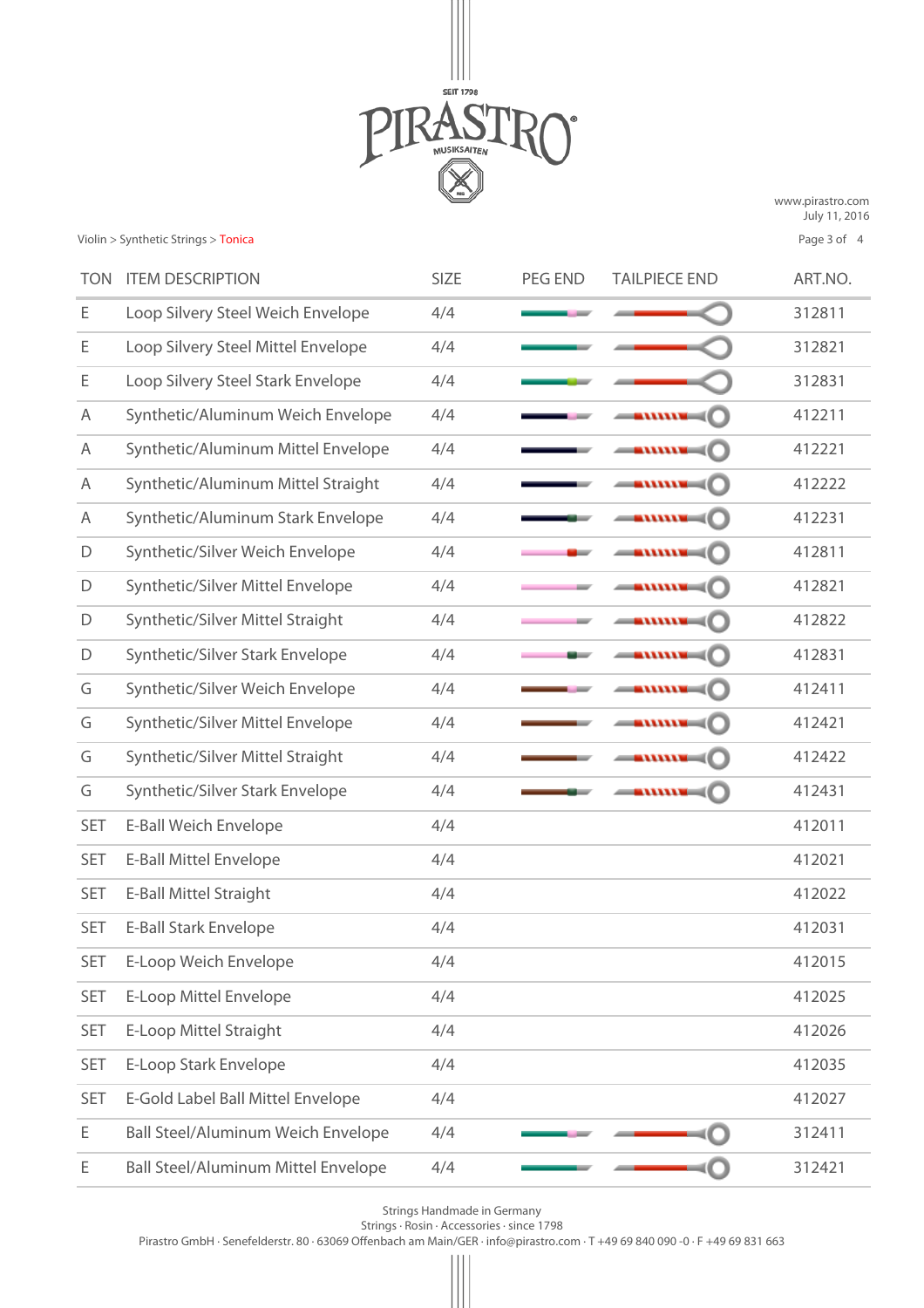

[www.pirastro.com](http://www.pirastro.com/public_pirastro/pages/en/) July 11, 2016 Page 4 of 4

| <b>TON</b> | <b>ITEM DESCRIPTION</b>                    | SIZE          | <b>PEG END</b> | <b>TAILPIECE END</b>                                                                                                                                                                                                                                                                                                     | ART.NO. |
|------------|--------------------------------------------|---------------|----------------|--------------------------------------------------------------------------------------------------------------------------------------------------------------------------------------------------------------------------------------------------------------------------------------------------------------------------|---------|
| Е          | <b>Ball Steel/Aluminum Stark Envelope</b>  | 4/4           |                |                                                                                                                                                                                                                                                                                                                          | 312431  |
| Е          | Loop Steel/Aluminum Weich Envelope         | 4/4           |                |                                                                                                                                                                                                                                                                                                                          | 312511  |
| Ε          | Loop Steel/Aluminum Mittel Envelope        | 4/4           |                |                                                                                                                                                                                                                                                                                                                          | 312521  |
| Е          | Loop Steel/Aluminum Stark Envelope         | 4/4           |                |                                                                                                                                                                                                                                                                                                                          | 312531  |
| <b>SET</b> | E-Aluminum Ball Mittel Envelope            | 4/4           |                |                                                                                                                                                                                                                                                                                                                          | 412020  |
| <b>SET</b> | E-Aluminum Loop Mittel Envelope            | 4/4           |                |                                                                                                                                                                                                                                                                                                                          | 412023  |
| D          | Synthetic/Aluminum Weich Envelope          | 4/4           |                | $-$                                                                                                                                                                                                                                                                                                                      | 412311  |
| D          | Synthetic/Aluminum Mittel Envelope         | 4/4           |                | $ \cdots$                                                                                                                                                                                                                                                                                                                | 412321  |
| D          | Synthetic/Aluminum Mittel Straight         | 4/4           |                | $ \cdots$                                                                                                                                                                                                                                                                                                                | 412322  |
| D          | Synthetic/Aluminum Stark Envelope          | 4/4           |                | $-$                                                                                                                                                                                                                                                                                                                      | 412331  |
| E          | <b>Ball Silvery Steel Mittel Envelope</b>  | $3/4 - 1/2$   |                |                                                                                                                                                                                                                                                                                                                          | 312741  |
| A          | Synthetic/Aluminum Mittel Envelope         | $3/4 - 1/2$   |                | $ \cdots$                                                                                                                                                                                                                                                                                                                | 412241  |
| D          | Synthetic/Silver Mittel Envelope           | $3/4 - 1/2$   |                | $\longrightarrow$                                                                                                                                                                                                                                                                                                        | 412341  |
| G          | Synthetic/Silver Mittel Envelope           | $3/4 - 1/2$   |                | $ \cdots$                                                                                                                                                                                                                                                                                                                | 412441  |
| <b>SET</b> | <b>E-Ball Mittel Envelope</b>              | $3/4 - 1/2$   |                |                                                                                                                                                                                                                                                                                                                          | 412041  |
| Ε          | <b>Ball Steel/Aluminum Mittel Envelope</b> | $3/4 - 1/2$   |                |                                                                                                                                                                                                                                                                                                                          | 312441  |
| E          | <b>Ball Silvery Steel Mittel Envelope</b>  | $1/4 - 1/8$   |                |                                                                                                                                                                                                                                                                                                                          | 312761  |
| A          | Synthetic/Aluminum Mittel Envelope         | $1/4 - 1/8$   |                |                                                                                                                                                                                                                                                                                                                          | 412261  |
| D          | Synthetic/Silver Mittel Envelope           | $1/4 - 1/8$   |                |                                                                                                                                                                                                                                                                                                                          | 412361  |
| G          | Synthetic/Silver Mittel Envelope           | $1/4 - 1/8$   |                | annn <b>-</b>                                                                                                                                                                                                                                                                                                            | 412461  |
| <b>SET</b> | <b>E-Ball Mittel Envelope</b>              | $1/4 - 1/8$   |                |                                                                                                                                                                                                                                                                                                                          | 412061  |
| Е          | <b>Ball Steel/Aluminum Mittel Envelope</b> | $1/4 - 1/8$   |                |                                                                                                                                                                                                                                                                                                                          | 312461  |
| Ε          | <b>Ball Silvery Steel Mittel Envelope</b>  | $1/16 - 1/32$ |                |                                                                                                                                                                                                                                                                                                                          | 312781  |
| Α          | Synthetic/Aluminum Mittel Envelope         | $1/16 - 1/32$ |                | $ \cdots$                                                                                                                                                                                                                                                                                                                | 412281  |
| D          | Synthetic/Silver Mittel Envelope           | $1/16 - 1/32$ |                | $-$                                                                                                                                                                                                                                                                                                                      | 412381  |
| G          | Synthetic/Silver Mittel Envelope           | $1/16 - 1/32$ |                | $ \mathbf{u}$ $\mathbf{u}$ $\mathbf{u}$ $\mathbf{u}$ $\mathbf{u}$ $\mathbf{u}$ $\mathbf{u}$ $\mathbf{u}$ $\mathbf{u}$ $\mathbf{u}$ $\mathbf{u}$ $\mathbf{u}$ $\mathbf{u}$ $\mathbf{u}$ $\mathbf{u}$ $\mathbf{u}$ $\mathbf{u}$ $\mathbf{u}$ $\mathbf{u}$ $\mathbf{u}$ $\mathbf{u}$ $\mathbf{u}$ $\mathbf{u}$ $\mathbf{u}$ | 412481  |

Strings Handmade in Germany

Strings · Rosin · Accessories · since 1798

Pirastro GmbH · Senefelderstr. 80 · 63069 Offenbach am Main/GER · info@pirastro.com · T +49 69 840 090 -0 · F +49 69 831 663